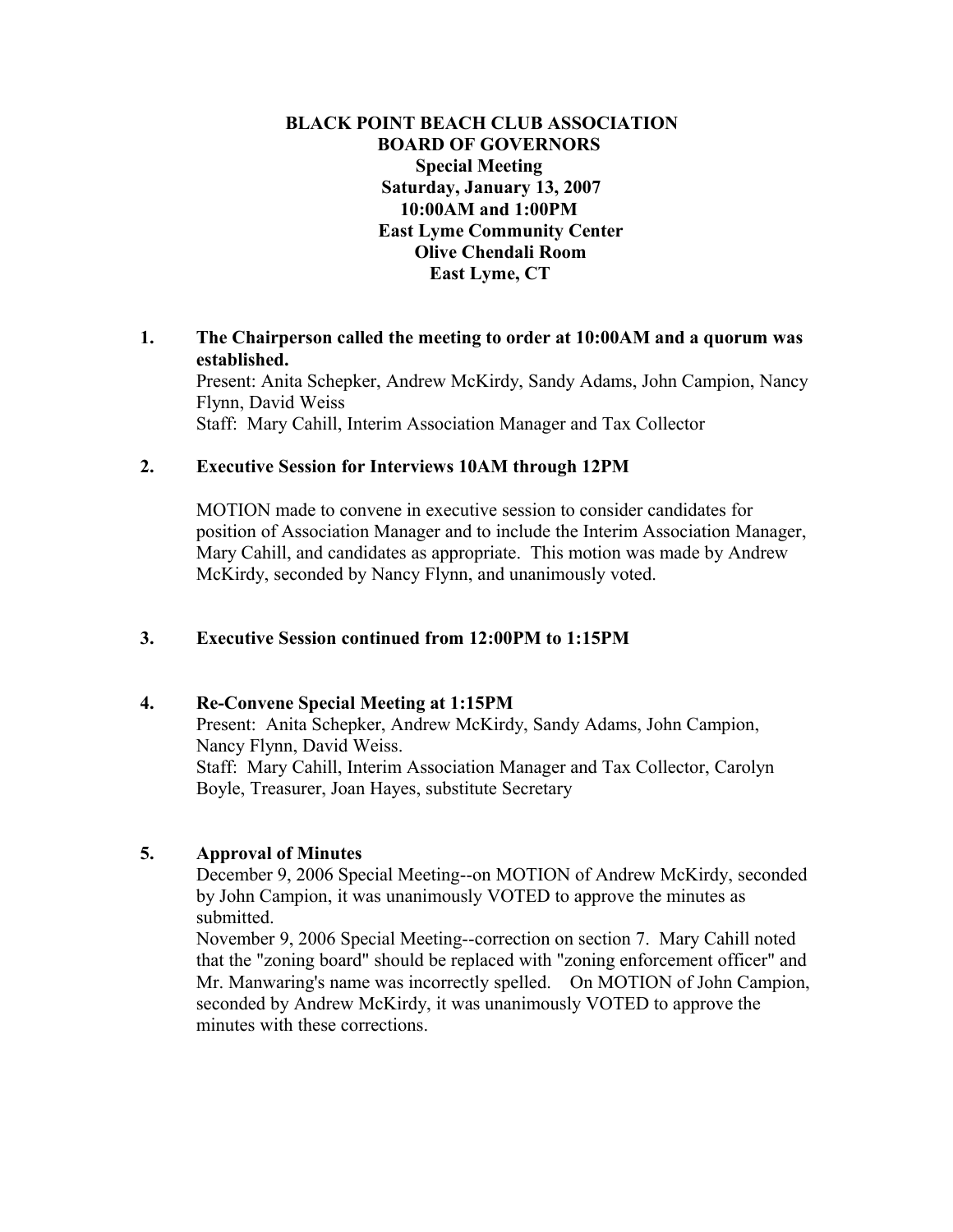## **6. Treasurer's Report**

Treasurer Carolyn Boyle provided the 2006-2007 budgets including the piers project as of January 9, 2007. Ms. Boyle provided an account register of checks as written from 11/14/06 through 1/8/07. The board discussed the reports. Andrew McKirdy questioned why the income and expenses did not balance on the Piers Project statement. Carolyn Boyle stated that the deficit in income will be covered by the March tax assessment.

Anita Schepker pointed out that the checking account item for the "Fair Housing Seminars" was because of lawsuits. Cost of \$4,278.16 for these seminars due to judge's ruling.

On MOTION from Andrew McKirdy, seconded by John Campion, the board VOTED unanimously to approve the Treasurer's report as submitted.

# **7. Tax Collector's Report--Mrs. Cahill**

Mary Cahill reported that presently there are twenty delinquents on the October collection. This represents an amount of \$10,020.64. There will be a \$100 lien placed on each of these delinquent accounts after the end of the month. Mary Cahill asked the board for permission to send a second bill in February for the March assessment. Permission was granted.

# **8. Members Comments**

No member comments.

#### **9. Chairperson's Report and Correspondence**

Chairperson Anita Schepker brought to the attention of the Board, a letter she received in the middle of November from Kathleen Vannini of 64 East Shore Dr. Mrs. Vannini questioned the decision to remove concrete poles from the right-ofways. Mrs. Vannini also repeated her request to have repairs done on the Sea Spray right-of-way. The board's decision was that that granite poles had already been removed, and Mrs. Vannini's request for repairs had been referred to the Capital Improvement Committee.

Correspondence was read to the board from Constance Kolosowski of 53 Middlebrook Rd. Newington, CT, concerning methods used in approval of pier repairs. Brief discussion followed and Ms. Schepker will refer Mrs. Kolosowski to the detailed minutes of the Annual Meeting.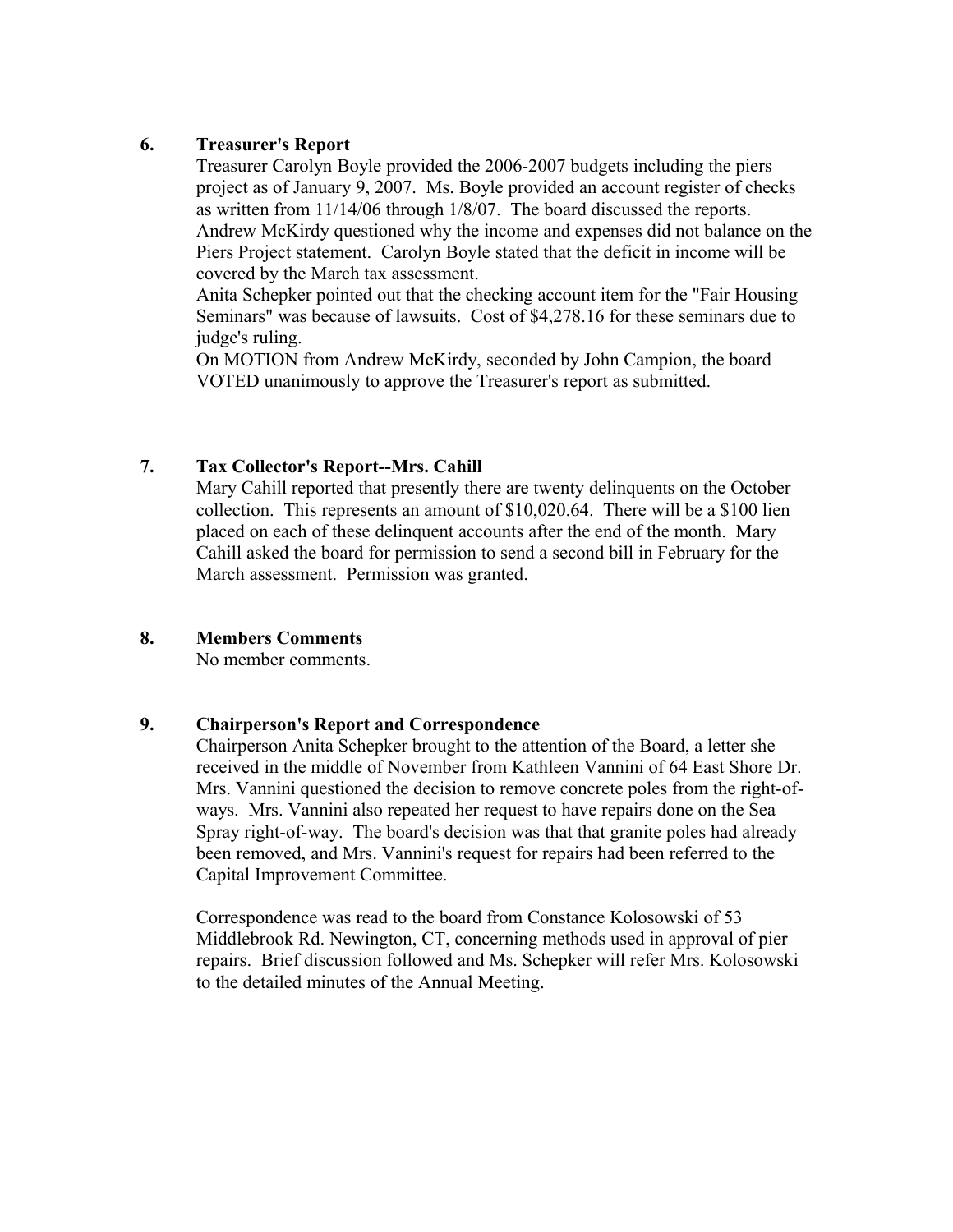Correspondence from Eugene Sullivan was read to the board. Mr. Sullivan had a suggestion concerning the "geese problem". He asked the board to investigate the methods employed in Rhode Island of using cutouts and false coyotes as a possible solution to this problem.

Barbara Johnston of 35 Sea Crest Ave. had questions concerning the assessments done by Vision Appraisal. Ms. Schepker will advise her to refer this matter to the Zoning Board.

Ms. Schepker advised the Board that she had received an attorney's bill at her law office. All such correspondence needs to go to the Association's mailbox.

Ms. Schepker reported that a thank you note had been received from the "Police Explorers" for the Association's donation of \$250 to their organization.

Thank you notes have been sent to the Black Point Women's Club for their generous donation of new tables, and to the organizers of the "Christmas Carol Sing" on the beach.

Jim Moffett of 49 Sunset Ave. questioned in his correspondence why the minutes of the last meeting were not posted. Board responded that they had not been approved until today.

Jim Moffett also felt that the list of vandalisms should be put on the web site. Board discussed this and agreed to put the meeting of the Block Watch Captains scheduled for January 18, 2007 and a list of the Block Captains on the web site.

Sandy Adams is in charge of the Block Watch and she said that the police will attend the meeting of the Captains and will speak at the May Annual Meeting.

The Board will have Gemma Balukonis contact the webmaster.

Mary Beth Stone of 21 Sea View Ave. asked the Board's permission to create and publish a new Black Point telephone directory. She felt that soliciting for advertising space in the directory would offset the cost of the book. Permission was given with the provision that the cost was not to exceed \$500.00

#### **10. Manager's Report- Mrs. Cahill**

Interim Manager, Mary Cahill, reported that the beach is in good condition. She stated that the rocks and sand at the wall of White Cap North need to be checked periodically. She said that Mr. Nebelung has followed her suggestions and is doing a good job.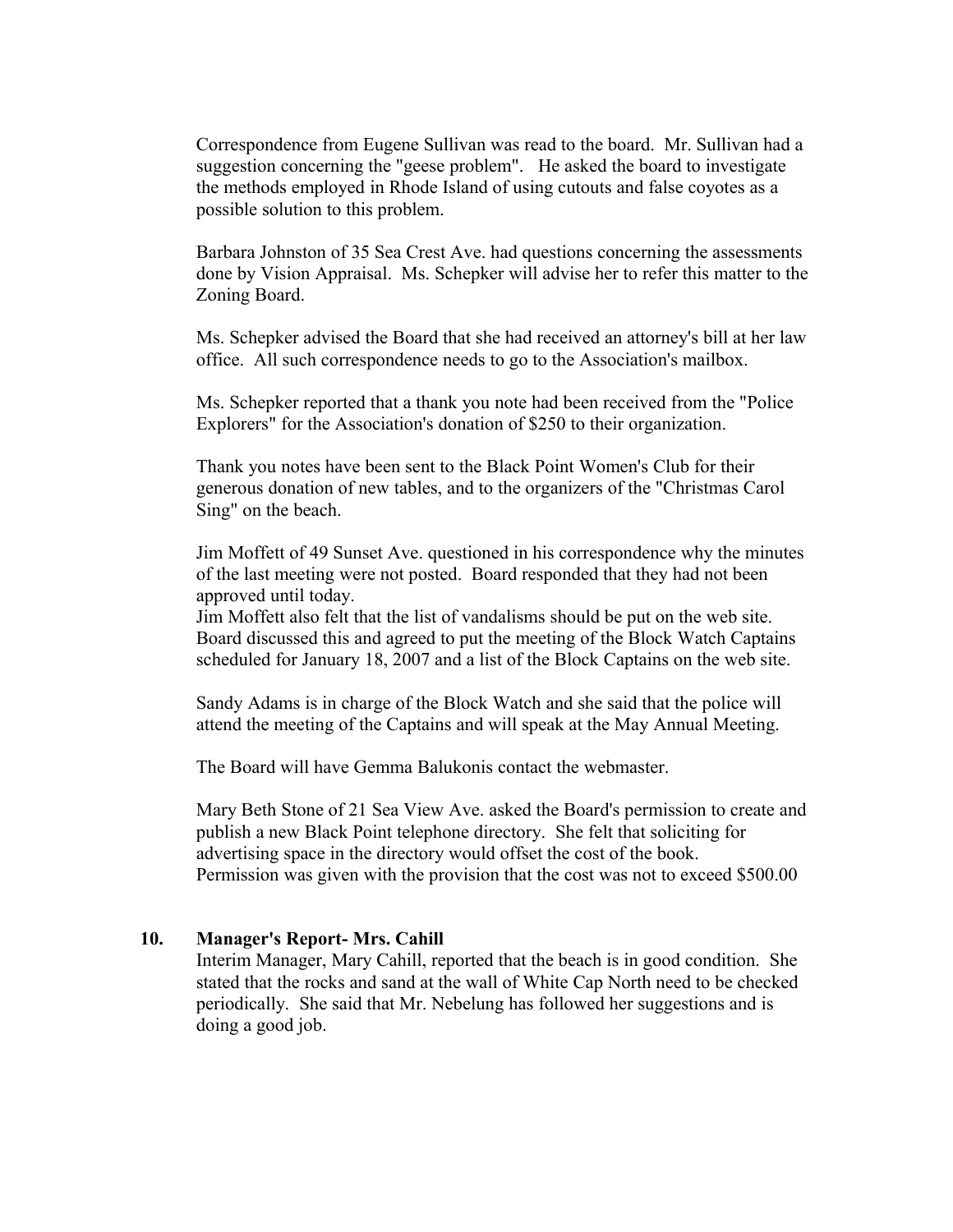South Beach has been extended and widened in the past fifteen years. Important that the correct procedures are to be followed in maintaining this beach.

Mrs. Cahill asked permission to have an area cleared of saplings and brush on the north side of the playground near Park Place. Mr. Casey gave an estimate of approximately \$1,000 to do this project. This would extend the playground and keep the area ready for future use.

In a MOTION made by Andrew McKirdy, seconded by Sandy Adams, it was VOTED unanimously to authorize the expense for the playground project provided this did not exceed \$1,000.

Concrete walkway on the north side of Sea Crest right-of-way and the walkways between SeaView and Sea Breeze need to be fixed. Jack Santos will be able to do this project. His name will be give to the new Manager.

Blue Heron right-of-way needs one or two more benches due to members' use of this location.

Issue of the cost of a variance was discussed. This will be put on the agenda for next meeting. Recommend that the zoning commission set a higher fee for variances because the cost of a variance should be paid by the petitioner and not be interfering with the Association Budget.

REC PROGRAM BUDGET was presented by Mrs. Cahill. There was discussion on the number of counselors, how to reduce staff if enrollment declines, the new minimum wage figure, and the new salaries for counselors.

Dara Flom will be the new Recreation Director. The Assistant Director's position will be split between the Mercurio twins dividing the position into periods of 4 weeks and then 3 weeks.

Dara Flom needs volunteers. Age 13 and up should apply. Dara will put this information on the web site and in the Black Pointer.

Dara's responsibilities were clearly defined and it was emphasized that she will answer only to the Manager who answers to the Board. She has some exciting new ideas.

At the end of her report, Mary Cahill asked for advice on the "Black Pointer". The consensus of the Board was that the "Black Pointer" is a bulletin from the Board of Governors. This issue belongs to the new manager and is not a part of the Rec Program.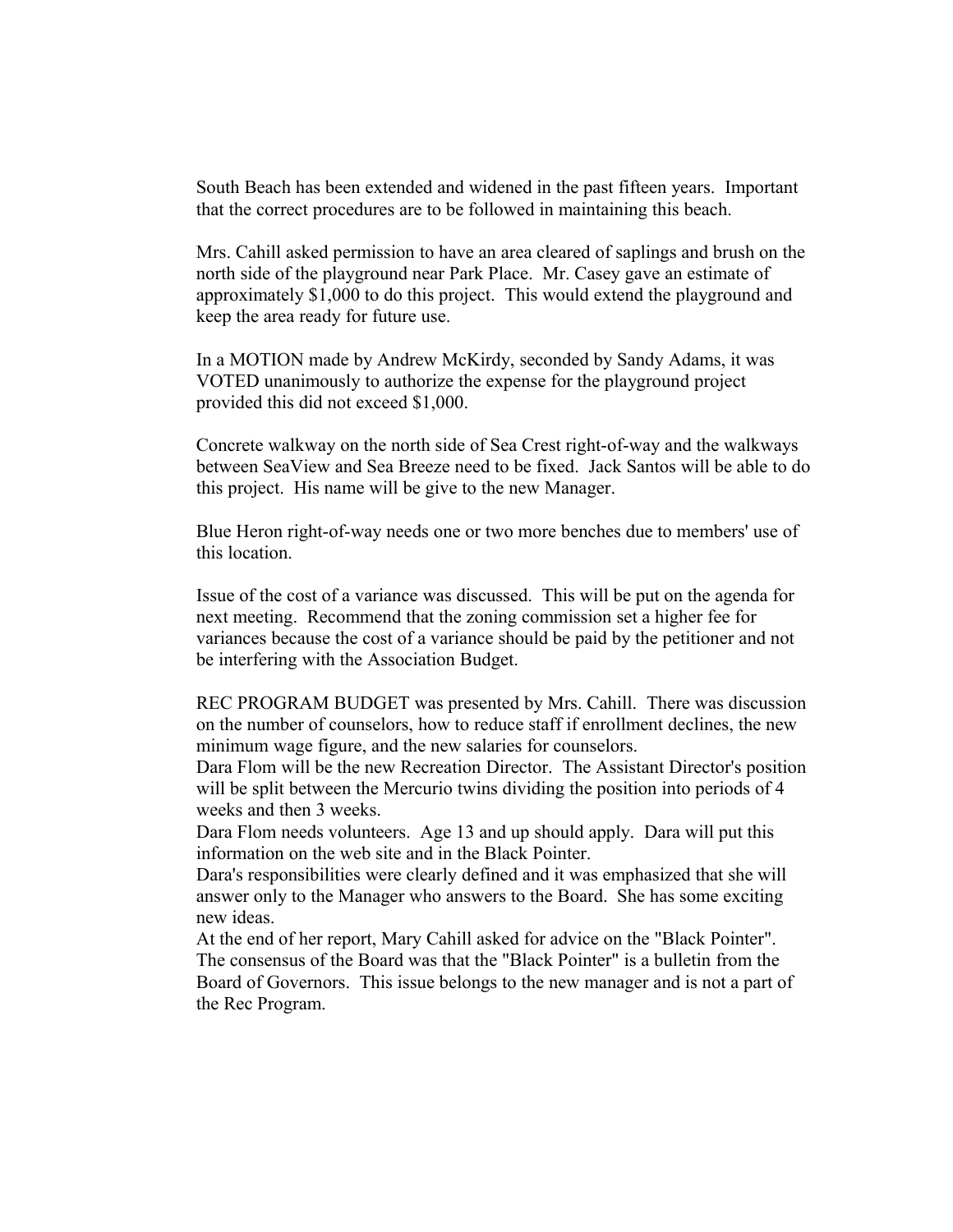## **11. Capital Improvements Committee Report--Mr. Campion**

John Campion requested that the Board of Governors send a thank you note to Paul Cianci for all of his effort and recommendations concerning the piers.

Update on the piers project. Underwater Construction Co. said that the idea to burn the rust off the piers was unreasonable and that the DEP probably would not approve. The company also stated that it had explored different options to move the slab at Sea Breeze that is 15 ft. off of its original position in the water. In order to lift slab you would need 15 to 20 feet of water. We have only 6-8 ft.

John Campion researched companies that have aluminum ramps. In order to install the ramp from float to boat launch would cost approximately \$1400-\$1600. Recommended that Board wait on this decision.

Mr. Torello submitted bill for additional work. John Campion proposed that the board meet with Mr. Torello to review this bill and come to an agreement. This meeting should take place prior to the next Board's meeting on 3/29/07.

#### **12. Appointment of an Association Manager**

Andrew McKirdy explained how the Board approached the hiring process. He stated that the Board reviewed and affirmed the job description, advertised the position, and interviewed four people out of a very strong pool of candidates. Many skills were considered such as communication, management, and people skills.

MOTION made by Andrew McKirdy that the Board authorize the Chairperson to offer the appointment as Manager of the Black Point Beach Club Association to Michael Manifold of 11 Saltaire Ave. to serve at the pleasure of the Board effective March 1, 2007 at the established rate of compensation. Seconded by David Weiss and the Board VOTED unanimously to approve this motion.

# **13. Beach Manager Transition Arrangement**

On MOTION from Andrew McKirdy, and seconded by John Campion, the Board VOTED unanimously to employ the services of Mary Cahill as consultant to the Association Manager effective 3/1/07 through 4/30/07 at the monthly rate of compensation of \$750.00.